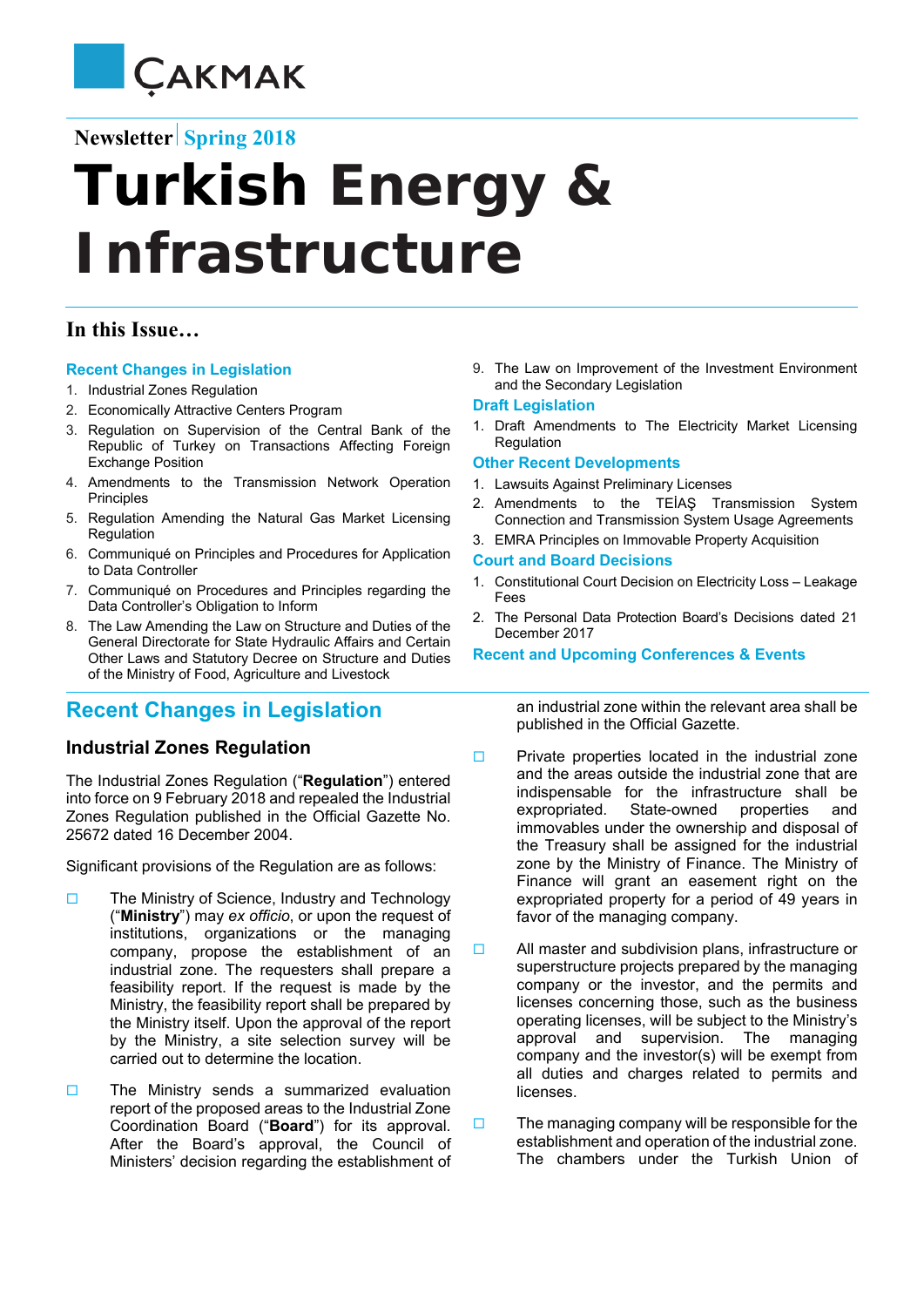Chambers and Commodity Exchanges, local administrations, banks and finance institutions, and domestic and foreign legal entities that are operating within the zone can be the shareholders of this company. The managing company is obliged to amend its articles of association so as to manage and operate the industrial zone, within two months following the announcement in the Official Gazette of the industrial zone's establishment.

- $\Box$  The Council of Ministers may decide to establish "Individual Investment Areas" upon the request of domestic or foreign investors to carry out an individual industrial investment. The area must also meet the following requirements set out in the Regulation: (i) a fixed investment undertaking amounting to minimum TL 225,000.000 must exist, (ii) the investment must use high/mid-high technology, (iii) the requested land's size must be minimum 150,000 square meters and (iv) the applicant must undertake to invest over the whole land. The individual investment areas cannot be used for purposes other than social, administrative, logistic, commercial, etc. activities necessary for the operation of the area.
- □ "Specialized Industrial Zones", which use hightechnology, determined in the development plans, enable research and development activities and operate in medical technology or agricultural industry, may also be established.
- $\Box$  The Council of Ministers may establish an "Exclusive Industrial Zone" in the proposed area on the following conditions: (i) if there is an industrial plant on the area, the land must be larger than 150,000 square meters; if not, it must be larger than 200,000 square meters, (ii) a new investment undertaking amounting to minimum TL 460,000,000 must exist and (iii) the applicant or investor must own or have easement or usufruct rights over at least 51% of the proposed area.

#### **Economically Attractive Centers Program**

At the end of 2017, the Economically Attractive Centers Program ("**Program**") was brought back to the agenda of the Government with the Statutory Decree No. 696, published in the Official Gazette dated 24 December 2017 and No. 30280, which entered into force upon publication. Following this, three other articles of legislation regulating the principles and procedures of the Program were published:

**1)** The Council of Ministers Decree Numbered 2018/11201 regarding Promotion of Investments within the Scope of Economically Attractive Centers Program ("**Decree**") was published in the Official Gazette dated 25 January 2018 and No.

30312. Some of the significant provisions of this decision are as follows:

- $\Box$  The scope of the Decree includes investments in the manufacturing industry and call center investments that will be carried out in the provinces set out in the Program.
- $\Box$  The minimum fixed investment amount is determined differently for certain provinces, ranging from TL 2-5 million.
- **Energy Incentives: 30% of the monthly electricity** energy expenses that do not exceed 25% of the fixed investment amount may be covered from the Ministry of Economy's ("**Ministry**") budget for three years; the total limit of the incentives may reach TL 10 million for each enterprise. The Ministry may determine the amount, rate and duration of the incentives within these limitations.
- $\Box$  Investors must apply to the Ministry to benefit from the incentives set out in this Decree. The Ministry submits the projects that passed the preassessment to the Economically Attractive Centers Program Evaluation Committee ("**Committee**") for the issuance of the incentive certificate. The Committee consists of the Minister of Economy; Minister of Science, Industry and Technology and Minister of Finance.
- $\Box$  The incentive certificate includes investment expenses other than those made for stock, intermediate goods and operating supplies, used machinery and equipment, road transport vehicles, and all passenger cars.
- $\Box$  If the investments are not completed in the provisioned time, and the investor does not perform its obligations, the incentives will be withdrawn. The unaccrued taxes because of the tax exemptions and withholding income tax will be charged including the default interest.
- □ The Decree annulled the "Decree on the Principles and Procedure of Implementing the Economically Attractive Centers Program", dated 28.11.2016.
- $\Box$  The provinces listed in Annex 1 of the Decree are as follows: Adıyaman, Ağrı, Ardahan, Batman, Bingöl, Bitlis, Diyarbakır, Elazığ, Erzincan, Erzurum, Gümüşhane, Hakkari, Iğdır, Kars, Malatya, Mardin, Muş, Siirt, Şanlıurfa, Şırnak, Tunceli, and Van.
- **2)** The Communique on the Implementation of Decree Numbered 2018/11201 Governing Promotion of Investments within the Scope of Economically Attractive Centers Program ("**Communique**") was published in the Official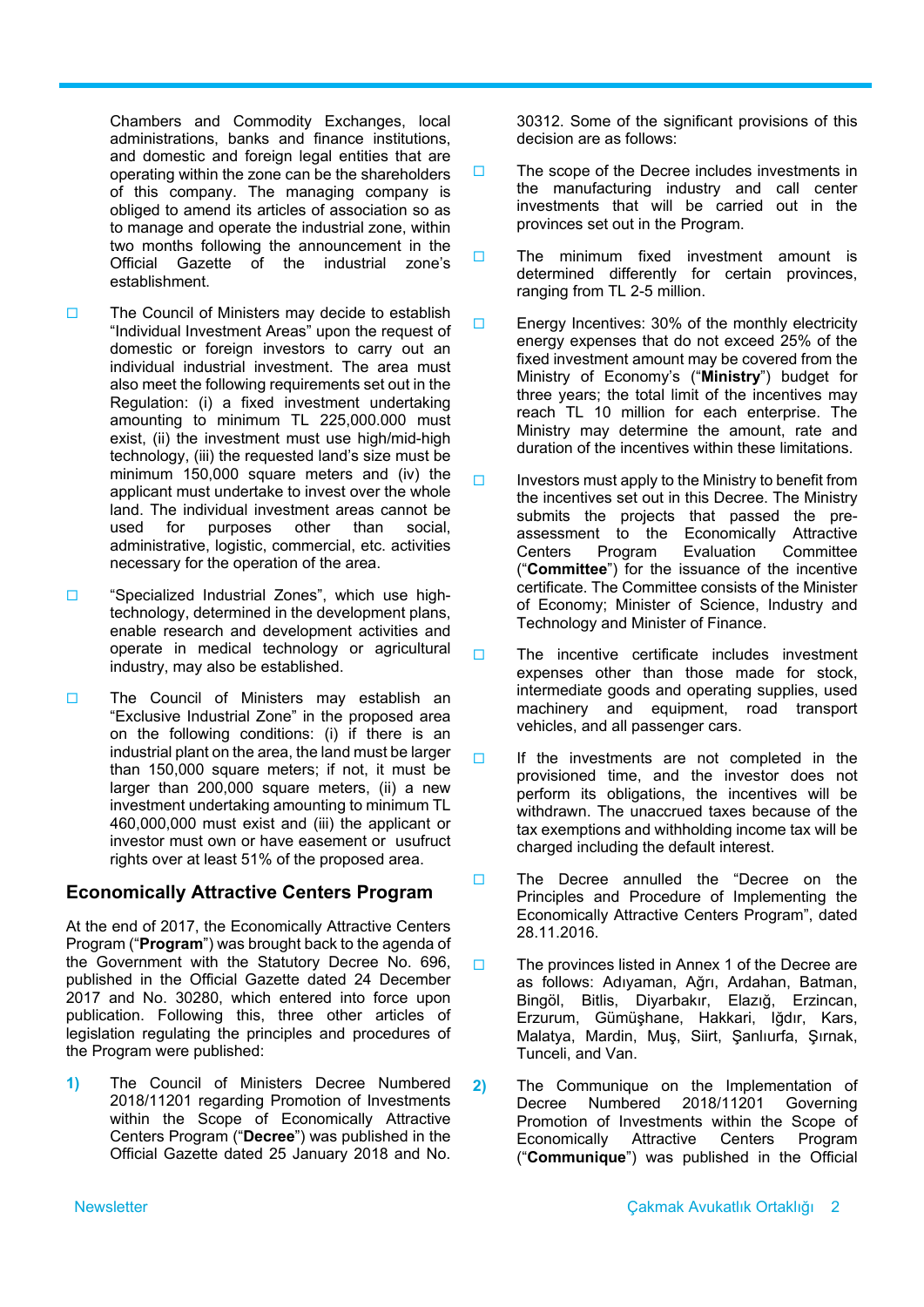Gazette dated 15 March 2018 and No. 30361, and it entered into force upon its publication. Some of the significant provisions of the Communique are as follows:

- $\Box$  The energy incentive can be utilized only if the completion visa of the incentive certificate is obtained, and the incentive can only be utilized for 3 years.
- Energy Incentive Committees will be established at the provincial level to evaluate the applications from the enterprises located in the respective provinces. The Energy Incentive Committee will carry out monthly evaluations and determine the incentive amounts for each applicant. The energy incentives will be transferred to the investors' bank accounts if they do not have (i) any premium due or administrative fine debts owed to the Social Security Authority and (ii) any debts due to the Ministry of Finance.
- $\Box$  If the investment is transferred, the transferee can utilize the remaining energy incentive.
- $\Box$  The Ministry's opinion prevails in case there is a dispute regarding the application of these provisions.
- **3)** The Decree Amending the Decree Concerning State Aids in Investments was published in the Official Gazette dated 22 February 2018 and No. 30340, and it entered into force upon its publication. The only amendment to the Decree Concerning State Aids in Investments is made in the footnote no. 11 of the Annex 2B titled "Numbers of the Sectors in Provinces which can Utilize Regional Incentives" regarding investments that take place in multiple regions. Investments taking place in multiple regions will utilize incentives from the more developed region.
- **4)** The Bill of Law on the Establishment of New Economically Attractive Centers is currently under debate in the Turkish Parliament. The Bill of Law aims for several cities (namely Adana, Edirne, Eskişehir, Balıkesir, Kayseri, Konya, Antalya, Mersin, Diyarbakır, Van, Trabzon, Samsun, Denizli, Manisa, Erzurum and Şanlıurfa) to become economically attractive centers.

## **Regulation on Supervision of the Central Bank of the Republic of Turkey on Transactions Affecting Foreign Exchange Position**

The Regulation on Supervision of the Central Bank of the Republic of Turkey on Transactions Affecting Foreign Exchange Position ("**Regulation**") was published in the Official Gazette on 17 February 2018 and came into force upon its publication. The Regulation introduces the principles and procedures regarding the gathering of information from the firms designated by the Central Bank of the Republic of Turkey (the "**Central Bank**") in order for the Central Bank to supervise the transactions affecting foreign exchange position. The threshold for the notification obligation is set as USD 15 million in line with the latest amendment to the Decree No. 32 on the Protection of the Value of Turkish Currency<sup>1</sup> ("**Amendment**") regarding the restrictions on the utilization of foreign currency loans<sup>2</sup>.

Banks and financial institutions under the Turkish Banking Law No. 5411<sup>3</sup> are exempted from the notification requirement under the Regulation.

The Regulation sets forth a statement form, a data form and a Systemic Risk Data Tracing System (the "**System**"). The statement form is a form in the System and composed of binding rules for submitting the data form. The data form is a form issued by the Central Bank that obliged firms under the Regulation within the scope of the System are obliged to submit. The System is established by the Central Bank and composed of database and regulations in order to improve the efficiency in the exchange risk management. The users of the System are the Central Bank, obliged firms and auditors.

The significant provisions of the Regulation are as follows:

 $\Box$  Firms that have a total foreign currency cash loan and foreign currency indexed Turkish Lira loan amount of USD 15 million or more utilized abroad or in Turkey as of the end of the concerned fiscal period's last business day are obliged to notify the Central Bank the information requested through the data form, in accordance with the statement form starting from the following fiscal period.

3

<sup>1</sup> Published in the Official Gazette No. 30312, dated 25 January 2018 and this amendment will be effective as of 2 May 2018.

<sup>2</sup> Briefly, Amendment restricts Turkish residents without foreign currency income to utilize foreign currency loans abroad or in Turkey. However, one of the exception to this restriction is that having a total loan balance in the amount of USD 15 million or more at the time of the utilization. Therefore, if there is a total loan

balance exceeding USD 15 million, the utilization of foreign currency loans will not be subject to the restrictions designated under the Amendment. However, Central Bank could still supervise the foreign exchange position for these utilizations pursuant to the authorization granted by the Regulation.

Published in the Official Gazette No. 25983 (bis), dated 1 November 2005.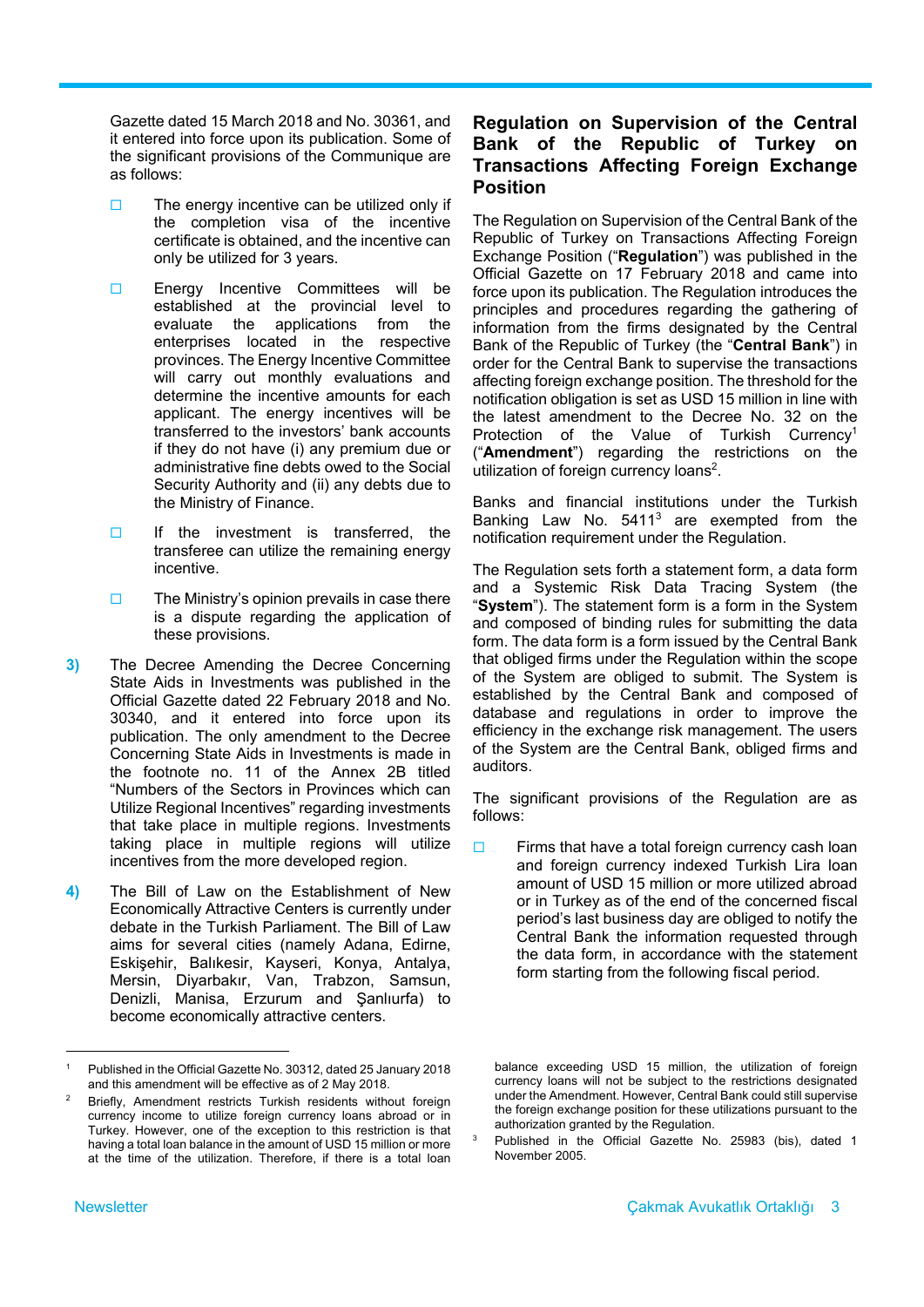To calculate the total loan amount to determine if it meets the USD 15 million threshold, the following is taken into account:

- (i) Financial statement for the latest fiscal period prepared in accordance with the Turkish Accounting Standards will be taken into account if it is available;
- (ii) Otherwise, the balance sheet that is prepared to be submitted to Public Administration pursuant to tax legislation will be taken as a basis.

Note that if the total foreign currency cash loan and foreign currency indexed Turkish Lira loan amount of the firm falls below the USD 15 million threshold, the notification obligation would be terminated, effective as of the following fiscal period.

- $\Box$  Obliged firms must enter into an audit agreement (*denetim sözleşmesi*) within 60 days from the date of the commencement of their notification obligation. Firms' directors are liable for the accuracy and completeness of the information submitted to the Central Bank.
- $\Box$  The notification periods are designated as (i) one month following the termination date for the interim fiscal periods ending as of 31 March, 30 June and 30 September; and (ii) three months following the termination date for the annual fiscal period ending as of 31 December.
- $\Box$  The Regulation requires an audit of the notifications, which will be completed by 31 May of the following year in accordance with the Public Oversight, Accounting and Auditing Standards Authority of the Republic of Turkey ("**KGK**") regulations. The auditor shall upload the audit report and complete the approval procedure by the same date. If there is an inaccuracy regarding the information demanded by the auditor and the firm's directors do not correct it within five business days following the notification of the auditor, the auditor would not give an approval and would issue a negative opinion. This negative opinion would also be uploaded to the System by the same date. The auditor shall give notice to the KGK regarding the audit agreement, reports uploaded to the System and data notifications within the periods designated under the KGK regulations.
- $\Box$  All necessary actions in relation to the System mentioned above shall be taken on the website www.tcmbveri.gov.tr and all verifications,

warnings, approval notifications and more of the same are done through SMS and/or e-mail sent by the System.

- A legal action would be commenced in accordance with Article 68 of the Central Bank Law No. 12114, which sets forth certain sanctions of judicial fine and imprisonment, in the following cases:
	- (i) Data notification is not made;
	- (ii) Data notification is inaccurate or incomplete; or,
	- (iii) Situations in which the basis for a negative opinion is not corrected.

#### **Amendments to the Transmission Network Operation Principles**

On 8 March 2018, the Energy Market Regulatory Authority ("**EMRA**") introduced certain amendments ("**Amendments**") to the Transmission Network Operation Principles ("**Network Code**"), by the decision No. 77275. The Amendments mainly focus on the harmonization of the Network Code with the regulated spot market for natural gas trading ("**Market**"), which became operational on 1 April 2018<sup>6</sup>. The Amendments will enter into force 30 days after the announcement by EMRA that the continuous trading platform ("**CTP**") and the related software for the invoicing procedure are operative, as set out under the Natural Gas Organized Wholesale Market Regulation<sup>7</sup>.

With the Amendments, a new section concerning Enerji Piyasaları İşletme Anonim Şirketi's ("**EPİAŞ**") obligations as the system operator has been added to the Network Code. Accordingly, EPİAŞ will:

- $\square$  Manage the settlement procedures and publish relevant data without discriminating among participants and in compliance with transparency and liability principles,
- Cooperate with Boru Hatları ile Petrol Taşıma Anonim Şirketi ("**BOTAŞ**") for the efficient usage of both the CTP and the transmission system,
- Execute the Imbalances Settlement Protocol ("**Protocol**")8,
- $\Box$  Calculate the receivables and payables concerning the settlement of the imbalances and act on behalf of BOTAŞ for the notification, collection and payment of the relevant invoices,

8

 4 Published in the Official Gazette No. 13409, dated 14 January 1970.

<sup>5</sup> Published in the Official Gazette No. 30363, dated 17 March 2018.

<sup>6</sup> Please see our Winter 2018 and Spring 2017 Issues for further details on the establishment and functioning of the Market.

<sup>7</sup> Published in the Official Gazette No.30024, dated 31.03.2017.

The Protocol is an agreement to be executed between BOTAŞ, EPİAŞ and the market participants (suppliers and export companies), regulating the management and settlement of the imbalances. It is drafted by BOTAŞ.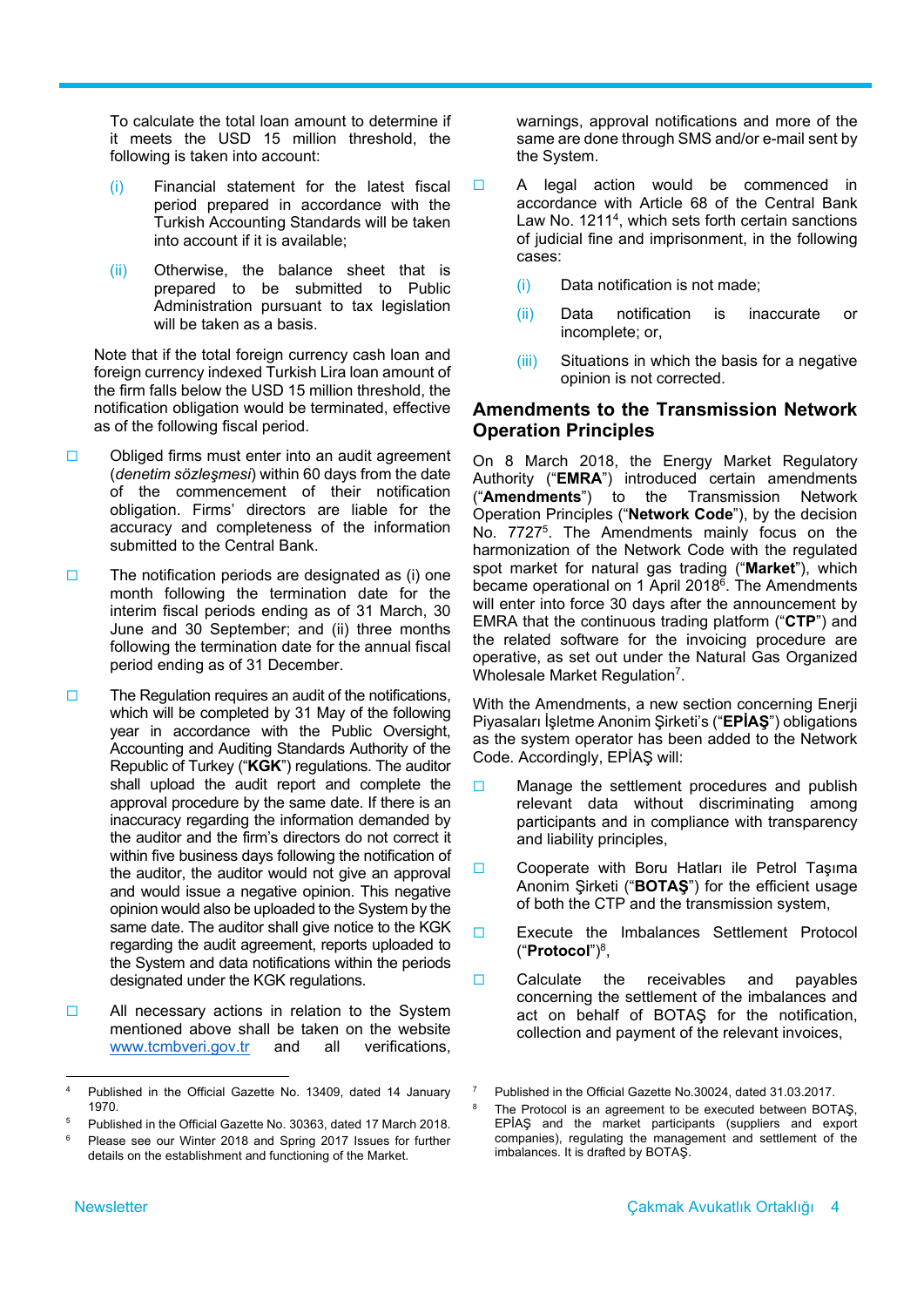- $\Box$  Transmit relevant information and data on the Market to BOTAŞ,
- $\Box$  Publish the information, data and reports provided by BOTAŞ, and
- $\Box$  Register the relevant participants to the Market and set up the required correspondence system to provide BOTAŞ with necessary information on the market participants.

In addition, the Amendments brought new provisions for the settlement of the imbalances, invoicing and payment mechanisms. These provisions can be summarized as follows:

- In the Market Operation Principles and Procedures ("**Principles and Procedures**")9, EPİAŞ will regulate the invoicing, payment, interest and default mechanisms, the management of the guarantees to be provided by market participants and the terms governing the relations with the central settlement institution (*Takasbank*). Suppliers and export companies shall fulfil their duties arising from the Network Code in accordance with the provisions in the Principles and Procedures. The Principles and Procedures are already in effect, but there may be some changes to them in view of the Amendments.
- $\Box$  The timing and conditions of the payment to be made to BOTAŞ as a result of the settlement procedure will be regulated under the Market Delivery Agreement<sup>10</sup>.
- **BOTAŞ** will be exempt from submitting any guarantees to EPİAŞ for the activities that it performs as the natural gas transporter in the Market. Given its trading activities, BOTAS will also be exempt from submitting any guarantees to EPİAŞ until its vertically integrated company structure is ended.
- $\Box$  In case a Market participant fails to comply with the amount notifications regarding imbalance guarantees, its access to the system to receive natural gas will be blocked.
- $\Box$  In case a Market participant fails to provide required guarantees or to fulfil its financial obligations within the time limit set out in the Principles and Procedures:
	- (i) the agreement between the Market participant and BOTAŞ will be suspended and the access of the Market participant to the information services will cease,
- (ii) EPİAŞ will notify EMRA of the default, and
- (iii) the eligible consumers having an agreement with this Market participant will be deemed as the client of another market participant.

#### **Regulation Amending the Natural Gas Market Licensing Regulation**

Regulation Amending the Natural Gas Market Licensing Regulation ("**Amending Regulation**") was published in the Official Gazette No. 30394 dated 17 April 2018, and entered into force on the same date.

Novelties brought with the Amending Regulation are summarized as follows:

- □ The definitions of "license" and "certificate", and the relevant provisions of the Natural Gas Market Licensing Regulation ("**Licensing Regulation**") related to license/license renewal applications are amended so as to include the Energy Market Regulatory Authority ("**EMRA**"), in addition to the Energy Market Regulatory Board ("**Board**") as the competent issuing authority.
- $\square$  The Amending Regulation specifies the license applications and license renewal requests to be assessed by the Board and EMRA. Accordingly, issuance and renewal applications for the natural gas and auto LNG (Liquefied Natural Gas) wholesale licenses, CNG (Compressed Natural Gas) licenses, and LNG transmission licenses shall be examined by EMRA, whereas the issuance and renewal applications for licenses regarding import, export, distribution and pipeline transmission activities shall be examined by the Board. If the applicant fulfills all the requirements, the new licenses shall be issued based on the Board decision or upon approval of EMRA's Presidency, whichever is the competent authority as per the Licensing Regulation.
- $\square$  License amendments regarding the transfer of a distribution company's shares to the municipalities or municipal companies will be exempted from the license amendment fee. Also, the applications related to the license amendments concerning (i) the transfer of a distribution company's share to the municipalities or municipal companies, and (ii) the wholesale license amendments are included within the applications to be finalized by the Head of Natural Gas Market Department.

 9 Published in the Official Gazette No. 30189, dated 23 September 2017.

Market Delivery Agreement is an agreement to be executed between EPİAŞ and BOTAŞ regulating the natural gas delivery terms.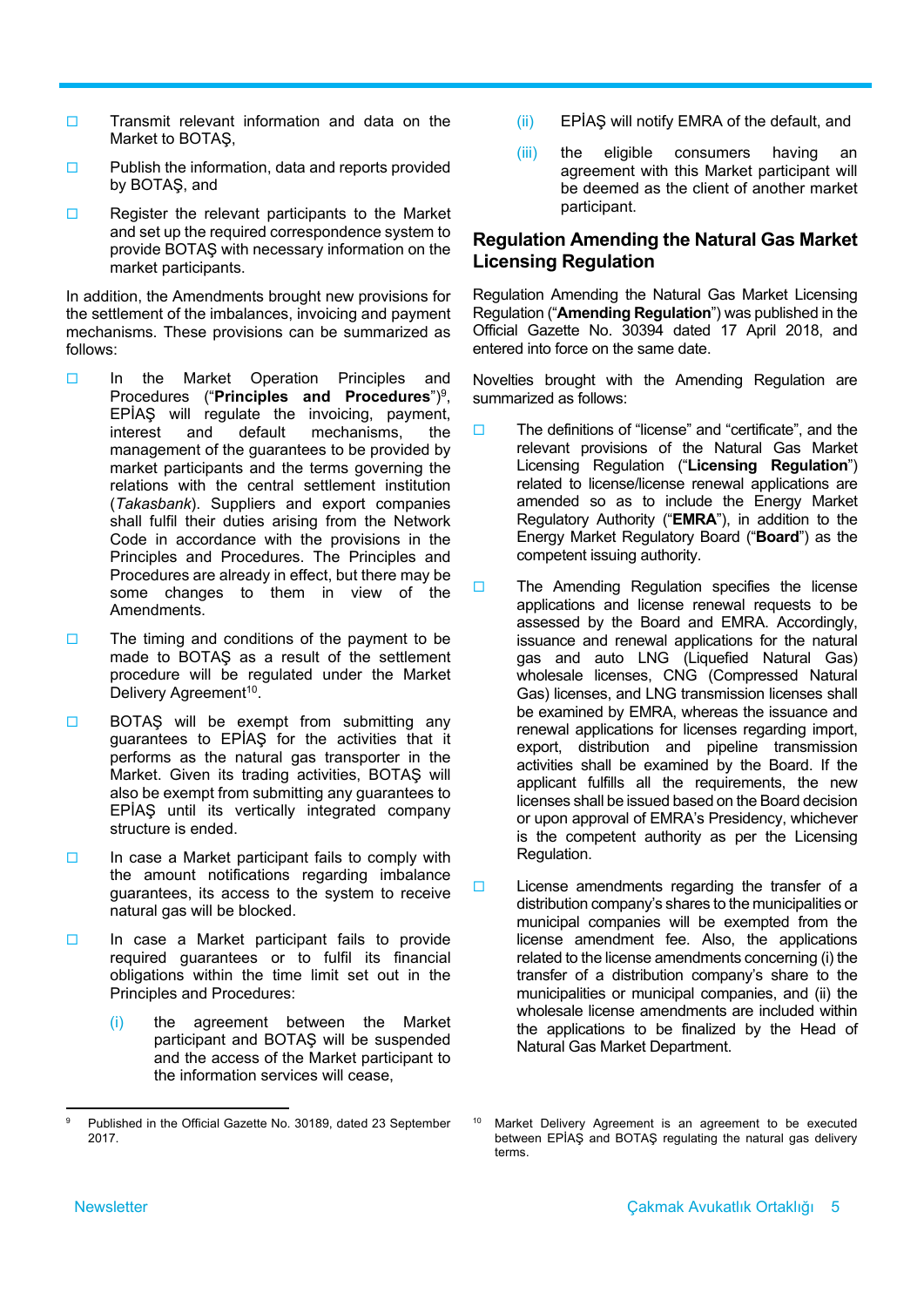- $\square$  The transfer of privileged shares in the license holder company's capital is included in the transfers that are subject to the approval of the Board. But, (i) the transfers made by a real person and/or legal entity who directly holds privileged shares in the license holder company, regardless of the share amount, to the extent that such transfer does not result in the transferring shareholder's exit from the company, to another natural and/or legal person who currently holds privileged shares at the same company; and (ii) save for the transfers causing a change in shares up to 10% (5% in publicly held companies) of the capital of the license holder entity, the transfer of privileged shares made by legal persons who directly or indirectly hold shares in the license holder company, will not be subject to the approval of the Board. Nevertheless, the license holder must notify the Board of such transfer.
- $\square$  The following changes in shareholding structure of a license holder are not subject to EMRA's approval: (i) the transfers of a distribution company's shares to municipalities or municipal companies, and (ii) changes in the shareholder structure of the indirect shareholders of a license holder due to capital increase. Nevertheless, the license holder must notify the Board of these changes and request license amendment for the share transfer made to the municipality or the municipal company.
- $\Box$  Concerning the documentation, the Amending Regulation abolishes the provision listing the required documents to be submitted for the share transfer approval applications. But, as per Annex-3 of the Licensing Regulation, the license holder legal entity's share ledger certified by the trade registry or a notary may be submitted as evidence of the new shareholding structure for the share transfer approval applications as an alternative to the certified trade registry records or the trade registry documents showing the current shareholding structure.

#### **Communiqué on Principles and Procedures for Application to Data Controller**

The Communiqué on Principles and Procedures for Application to Data Controller11 ("**Communiqué**") was adopted by the Parliament on 10 March 2018 and entered into force on the same date. In accordance with the Law on the Protection of Personal Data<sup>12</sup>, each data subject has the right to apply to the data controller regarding his/her personal data. This Communiqué mainly provides the principles and procedures for data subjects to exercise their rights regarding application to data controller and the

corresponding obligations of data controllers who process the data subjects' personal data.

The main provisions introduced in the Communiqué are as follows:

- $\Box$  Data subjects can apply to data controllers via a range of methods, provided the application includes certain specified fundamental personal data. The wide range of application methods includes the following: (i) writing to the postal address of the data controller; (ii) e-mail to the registered e-mail address of the data controller via secure electronic signature; or via mobile signature; (iii) e-mail from e-mail addresses of the data subjects, which are registered in the data controller's system, to the data controller's e-mail address or (v) via software or applications developed for this purpose.
- $\Box$  The data controller may either accept the application or refuse it by stating the relevant reasons. In either case, the data controller's response letter shall be issued as soon as possible and within 30 days at most.
- $\Box$  If the response exceeds ten pages, the data controller can charge one Turkish Lira for each page exceeding the first ten pages. If the response is given through a data recorder (such as a CD, flash memory, etc.), then the data controller cannot charge an amount exceeding the data recorder's price.

## **Communiqué on Procedures and Principles regarding the Data Controller's Obligation to Inform**

The Communiqué on Procedures and Principles regarding<br>the Data Controller's Obligation to Inform<sup>13</sup> the Data Controller's Obligation to Inform<sup>13</sup> ("**Communiqué**") was adopted by the Parliament on 10 March 2018 and entered into effect on the same date. In accordance with the Law on the Protection of Personal Data14 (**"Law"**), while collecting personal data, the data controller or the person authorized by him is obliged to inform the data subjects regarding (i) the identity of the controller and his representative, if any; (ii) the purpose of the data processing; (iii) to whom and for what purposes the processed data may be transferred; (iv) the method of and legal reason for the collection of personal data; and (v) the rights of the data subject. By publishing this Communiqué, the Turkish Personal Data Protection Board ("**Board**") determined further details about the data controller's obligation to inform and the content and method of disclosures and declarations that shall be made pursuant to this obligation.

 11 Published in the Official Gazette No. 30356, dated 10 March 2018.

<sup>&</sup>lt;sup>12</sup> Published in the Official Gazette No. 29677, dated 7 April 2016.

<sup>&</sup>lt;sup>14</sup> Published in the Official Gazette No. 29677, dated 7 April 2016.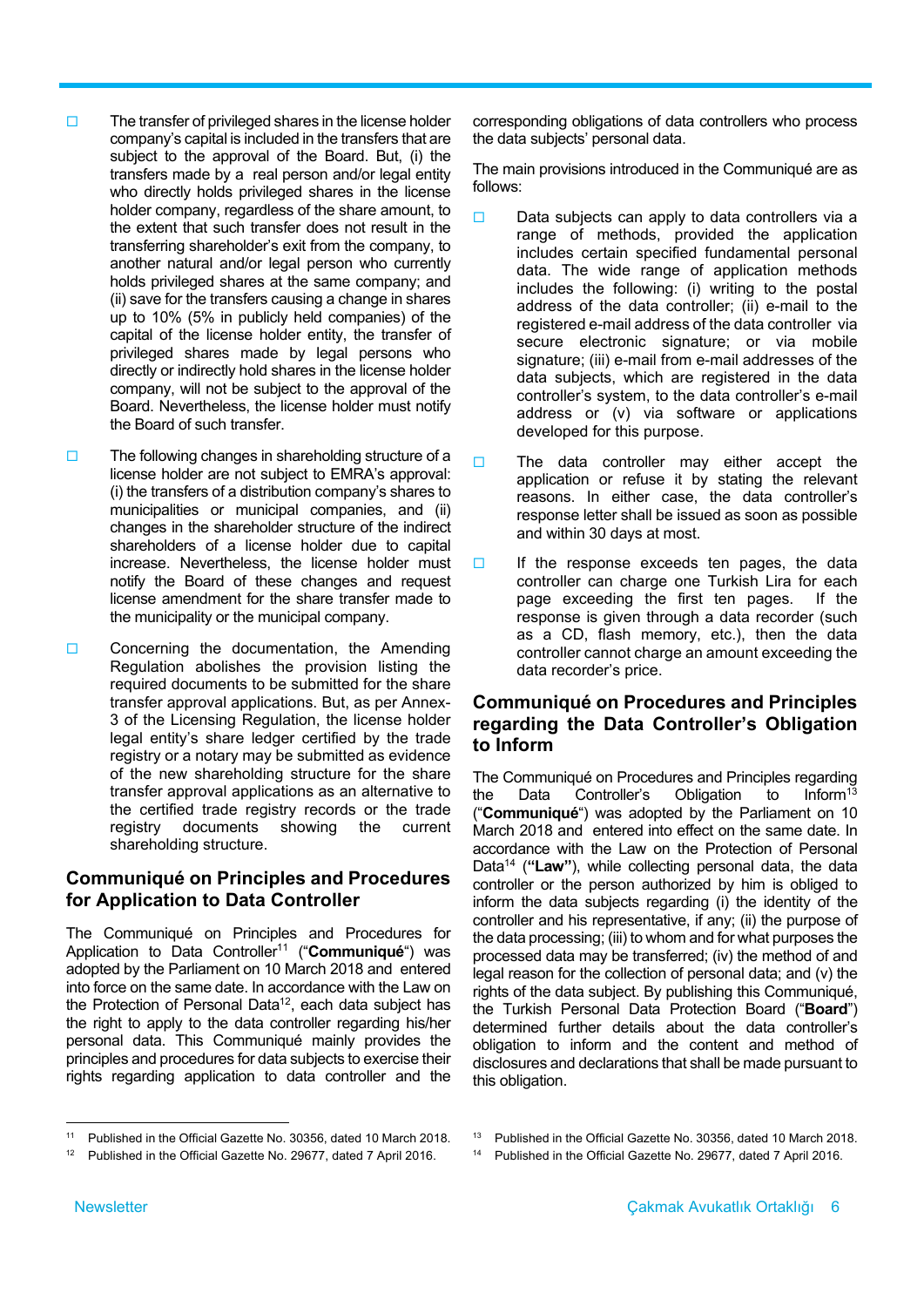The Communiqué provides a wide scope for the methods that can be used to perform the duty to inform, provided that these disclosures and declarations are made in clear, plain and simple language. Pursuant to the Communiqué, remarkably, disclosure shall be made every time a personal data is processed, irrespective of the data subject's request and any legislative exceptions that may apply in connection to obtaining explicit consent under the Law.

In addition to the notable provision stated above, the novelties introduced in the Communiqué are as follows:

- Declarations can be made via physical or electronic mediums, including oral and written methods, voice recordings, as well as call centers.
- $\Box$  If the purpose for processing personal data changes, the data subject must be informed about the new purpose before the data is processed.
- $\Box$  Data controllers bear the burden of proving that they have met the obligations to inform the data subjects.
- $\Box$  If personal data of the data subject is processed in different units of the data collector's business, the obligation to inform shall be performed separately for each business unit.
- $\Box$  If personal data is processed based on the data subject's explicit consent in accordance with the Law, the obligation to inform and obtain explicit consent shall be performed separately.
- $\Box$  If a party is required to register with the Data Controller's Registry, the information given to the data subject must comply with the information disclosed to the Data Controller's Registry.
- $\Box$  The purpose for processing personal data stated in the declaration must be specific, clear and legitimate. Statements shouldn't be ambiguous or general. Expressions that create the perception that personal data could be processed for other purposes that may arise should not be used. Incomplete, misleading, or incorrect information should be avoided while making the declaration.
- $\Box$  Within the scope of the obligation to inform, the purposes for transfer of personal data and the receiver groups to which the processed personal data might be transferred shall be identified.
- $\Box$  If personal data is obtained from a party other than the data subject, the declaration must be made to the data subject within a reasonable period after obtaining the personal data. If the personal data will be used to communicate with the data subject. the declaration should be made during the initial

communication. If personal data will be transferred, the declaration must be made to the data subject at the time of the first transfer of personal data, at the very latest.

#### **The Law Amending the Law on Structure and Duties of the General Directorate for State Hydraulic Affairs and Certain Other Laws and Statutory Decree on Structure and Duties of the Ministry of Food, Agriculture and Livestock**

The Law Amending the Law on Structure and Duties of the General Directorate for State Hydraulic Affairs and Certain Other Laws and the Statutory Decree on Structure and Duties of the Ministry of Food, Agriculture and Livestock ("**Law**") was published in the Official Gazette on 28 April 2018 and entered into force on the same date. The Law introduces changes mainly to the Law on Structure and Duties of the General Directorate for State Hydraulic Affairs ("**SHA**") No. 6200; two pieces of energy legislation, namely the Electricity Market Law No. 6446 and the Law on the Regulation of the Sale of Energy by Building and Operation of the Electricity Energy Generation Facilities via Build-Operate Model No. 4283; the Statutory Decree on Structure and Duties of the Ministry of Food, Agriculture and Livestock; and various other laws.

The major novelties introduced by the Law can be summarized as follows:

- $\Box$  Renting suitable locations in barrages, ponds, channels and reservoir fields for building solar energy systems, and making water allocations and conducting land consolidation and on-farm improvement services have been included in the duties and authorizations of the SHA,
- $\Box$  Real persons and legal entities who want to use irrigation within the irrigation areas are now required to sign an irrigation facility utilization agreement in order to benefit from the services of those facilities,
- $\square$  The allocation of water resources of other state institutions and organizations is subject to the SHA's affirmative opinion and the principles and procedures regarding water allocation will be determined by a regulation to be issued by the SHA,
- $\square$  The SHA's affirmative opinion shall be received before granting a mining exploration and/or operation license where the site is within the scope of the investment program and the SHA projects that are notified to the General Directorate of Mining Affairs,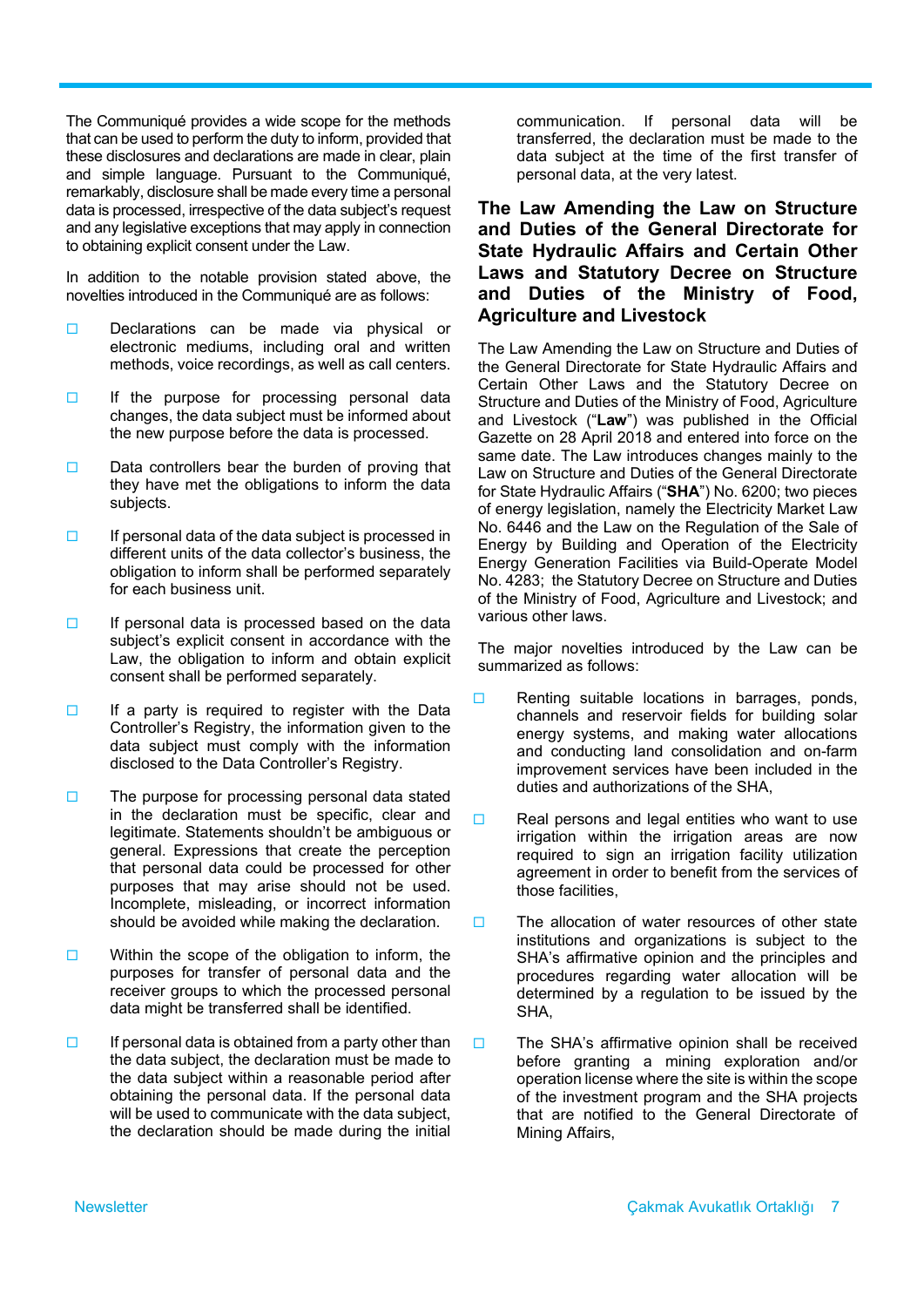- $\Box$  The SHA has the authority to perform both compulsory and optional land consolidations and on-farm improvements upon the Ministry of Forestry and Water Affairs' request and the issuance of the relevant Council of Ministers Decree,
- $\square$  The other state institutions and organizations may perform land consolidation and on-farm improvement as project administrations, upon the permission of the SHA,
- $\square$  The activities carried out on the land for land consolidation and on-farm improvement are not subject to permission of the right holders, and the SHA or the permitted project administration is entitled to restrict the agricultural activities on that land,
- $\Box$  The land consolidation results could be challenged within ten years following the registration date,
- $\Box$  The loss and damages of the right holders resulting from the land consolidation are paid by the SHA or the permitted project administrations,
- $\Box$  Legal entities or public institutions such as village legal entities, municipalities, unions or cooperatives may apply to the SHA to conduct land consolidations and/or on-land improvements,
- $\Box$  The SHA is entitled to determine the institution that is going to perform the land consolidation or onland improvement activities in case there are multiple applications for the same land,
- $\Box$  The SHA has the authority to grant permission for the establishment of irrigation cooperatives and supervise those cooperatives,
- $\Box$  The SHA may have the irrigation facilities operated by third parties through service procurement,
- $\Box$  The transfer agreement of a cooperative operating an irrigation facility of the SHA is terminated upon the SHA's request and approval of the Minister of the Forestry and Water Affairs, in case it is determined that its financial position is unsustainable, and
- $\square$  Unauthorized water usage from irrigation facilities leads to an administrative fine in the amount of 1.5 times the regular operation and maintenance fee.

As per the amendments made to the electricity legislation:

 $\square$  The SHA's authority to conduct (i) multi-purpose projects, (ii) the projects within the scope of the bilateral cooperation agreements for the term before the Law No. 4283 entered into force and (iii) the projects within the scope of the investment programs of the previous years, without obtaining a license, has been extended to 31 December 2025, and

 $\Box$  The SHA is now entitled to build and operate electricity generation facilities based on renewable energy resources without obtaining a license to satisfy the needs of irrigation facilities whose electricity subscriber is the SHA, provided that the installation capacity of the generation facility is not more than the capacity set forth in the connection agreement executed for the relevant irrigation facility or the total of the required capacities if there are more than one irrigation facility.

#### **The Law on Improvement of the Investment Environment and the Secondary Legislation**

The Law on Improvement of the Investment Environment No. 7099 ("**Law No. 7099**") was published in the Official Gazette No. 30356 on 10 March 2018 and entered into force on the same day (other than certain provisions that entered into force on 15 March 2018). As an omnibus bill, the Law No. 7099 amended various laws, including the Turkish Commercial Code No. 6102 ("**TCC**"), Tax Procedural Law No. 213 (the "Tax Procedural Law") and the Social Security and General Health Insurance Law No. 5510 ("**Social Security Law**"). The Law No. 7099 provides for a number of important amendments that would simplify the incorporation of joint stock and limited liability companies and cooperatives in Turkey. Also, the amendments aim to reduce the company formation costs by eliminating the role of notaries and simplify the incorporation procedure, especially for limited liability companies.

The significant changes concerning the joint stock and limited liability companies are summarized as follows:

- $\Box$  The articles of association of the company will no longer be signed before notaries, but can instead be signed by the authorized representatives in the trade registry.
- $\square$  The requirement to pay at least 1/4 of the capital committed by the founders of limited liability companies prior to formation of the company is no longer required.
- $\Box$  Annual approvals of the commercial books will be made by trade registries in addition to the notaries. However, according to an amendment to the Tax Procedural Law, in course of incorporation of joint stock companies, limited liability companies and cooperatives, the commercial books will be approved solely by the trade registries.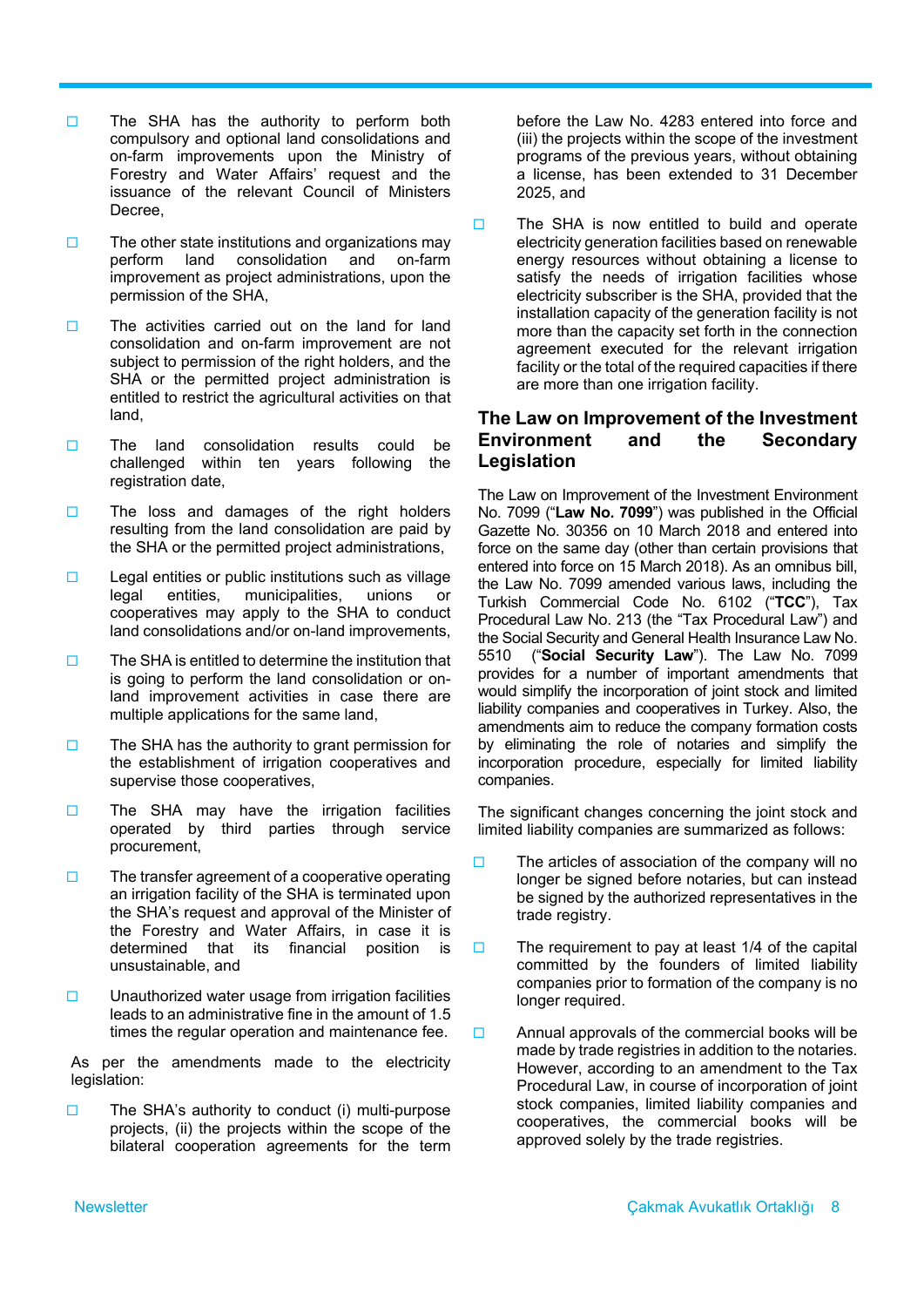- $\Box$  After the incorporation of a company, it is required to notify the Social Security Institution for the workplace opening. Previously, the incorporated company was required to make this notification itself. Now, the notification will be made by the trade registries.
- $\Box$  The signature declarations of the company representatives to be issued in the title of the company shall be certified by the trade registry instead of being approved by the notaries. Please see further information below concerning the amendments made to the signature declarations.

In line with the changes brought by the Law No. 7099, the Communiqué Concerning Execution of the Incorporation Articles of Association at Trade Registries was amended by the Amending Communiqué, published in the Official Gazette No. 30359 on 13 March 2018 ("**Amending Communiqué**").

The Amending Communiqué

- $\Box$  Notary certification is no longer required and the signatures of the founders on the articles of association will be approved by the trade registry agents.
- $\Box$  Concerning the signature declaration, the authorized personnel of the relevant trade registry will prepare a form signature declaration online, by using the MERSIS application number received following submission of the online application, and request that the authorized representatives of the company sign this signature declaration form. The declaration will be approved by the authorized personnel at the trade registry, and the approval of the notary will longer be required. Also, the Amending Communiqué permits the issuance of the signature declaration at any trade registry, in addition to the registry where the company will be registered.
- **The Amending Communiqué provides the** following exceptions where the signature declaration from the founder will not be required: (i) if the founder, who is the authorized representative of the company to be incorporated, executes the articles of association personally before the trade registry agents or authorized personnel, or (ii) if the power of attorney of the proxy who will execute the articles of association includes the "wet ink" signature of the founder, who is the authorized representative of the company to be incorporated. In case the proxy is authorized by a power of attorney issued in a foreign country, the notarized translation of the

power of attorney shall be approved by the Turkish consulate of such country or in accordance with the Convention of 5 October 1961 Abolishing the Requirement of Legalisation for Foreign Public Documents (i.e., apostilled in the jurisdiction where the power of attorney is issued).

 $\Box$  For an authorized signatory residing in a foreign country, the approval of the signatures by the Turkish consulate of such country will be deemed valid, as if the signature declaration were issued by the trade registries.

# **Draft Legislation**

## **Draft Amendments to the Electricity Market Licensing Regulation**

On 16 April 2018, EMRA published the Draft Regulation Amending the Electricity Market Licensing Regulation ("**Draft Regulation**"), which was open for public views until 2 May 2018.

The Draft Regulation proposes some amendments to the Electricity Market Licensing Regulation15 ("**Regulation**") with respect to the land usage obligations of the preliminary-license holders and the license holders, as follows:

- $\Box$  Preliminary-license holders and license holders shall not use the immovables that are within the scope of, or directly affected by, the project subject to the preliminary-license or the license, if they did not obtain a usufruct right on such immovables.
- $\Box$  Preliminary-license holders and license holders shall be given six months from the publication of the Draft Regulation to initiate the necessary processes to comply with these obligations. This six-month period shall not change the time periods determined in accordance with Provisional Article 9 of the Electricity Market Law<sup>16</sup> regarding the obligations of the license holders for the period prior to the construction of the electricity generation facility.

# **Other Recent Developments**

## **Lawsuits Against Preliminary Licenses**

A new type of challenge might be on the horizon in the Turkish power sector. According to the Electricity Market Licensing Regulation<sup>17</sup>, the Energy Market Regulatory Authority ("**EMRA**") may grant a preliminary license for a maximum period of 36 months depending on the type of resource and installed capacity. A preliminary license is granted for the investors to apply and receive necessary

<sup>17</sup> Published in the Official Gazette No. 28809, dated 02 November

2013.

 15 Published in the Official Gazette No. 28809, dated 02 November 2013.

Published in the Official Gazette No. 28603, dated 30 March 2013.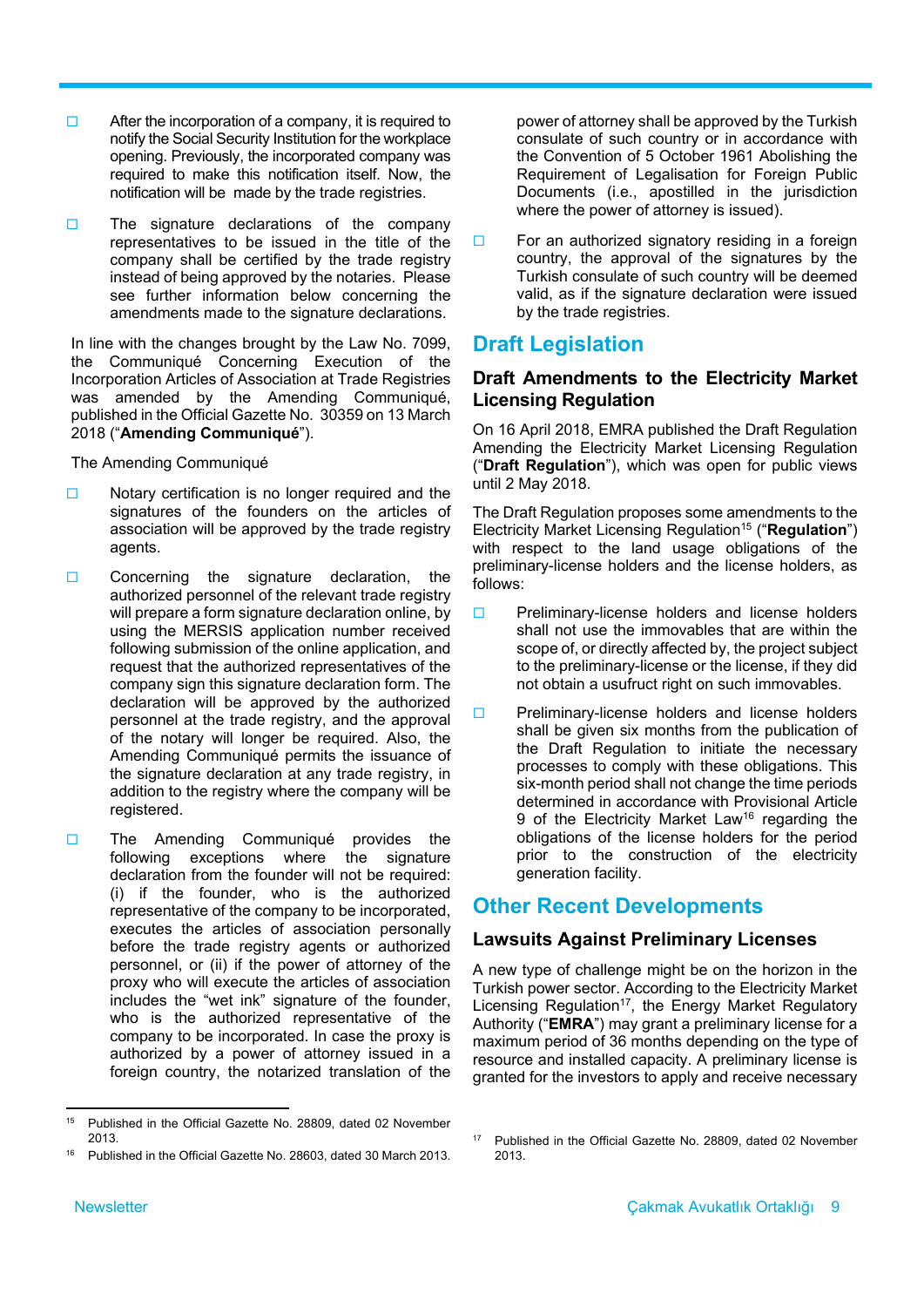approvals, licenses and other authorizations prior to the construction of their plants. Several environmental organizations and occupational groups have filed lawsuits for the revocation of the preliminary licenses granted by EMRA for thermic power plants and the nuclear power plant in Akkuyu.

Previously, the local administrative courts in Ankara had declined to consider requests for the revocation of preliminary licenses on the basis that the preliminary licenses did not give rise to concrete rights for the preliminary license holders. The courts found that the preliminary licenses that EMRA granted to investors were not right-granting acts, but were instead merely a preparatory step before the actual license. However, the complainants appealed this decision to the second level of the judicial system, the Regional Administrative Court, who decided that the preliminary licenses are indeed right-granting acts by EMRA that create a change in the legal status of the applicant by granting a time period in which the applicant is required to receive certain authorizations to move forward with its project, and failure to meet the deadline would mean that the applicant cannot continue with the investment. For this reason, the court held that the administrative courts should consider the revocation requests of the complainants.

Recently, in a similar case concerning the nuclear power plant in Akkuyu, the 7<sup>th</sup> Chamber of the Regional Administrative Court in Ankara decided in its decision no. 2017/725 and 2017/493 dated 15 November 2017 that the preliminary license granted to the company should be analyzed as an independent right-granting act by EMRA. This indicates a new trend in energy projects related administrative litigation.

#### **Amendments to the TEİAŞ Transmission System Connection and Transmission System Usage Agreements**

On 7 April 2018, the Energy Market Regulatory Authority ("**EMRA**") published two decisions approving the Türkiye Elektrik İletim A.Ş. ("**TEİAŞ**") Transmission System Connection Agreement<sup>18</sup> ("Connection Agreement") and the TEİAŞ Transmission System Usage Agreement<sup>19</sup> ("Usage Agreement"). With these two decisions, the previous forms of these agreements were replaced by new ones, mainly reflecting the changes listed below. The agreements that were previously executed shall remain in force until new agreements are executed.

## **1. The Connection Agreement**

*Compensation:* The provision requiring the users to compensate TEİAŞ for damages caused by their violations of the Connection Agreement or the relevant legislation has been abolished.

*Power Quality Measurement Systems:* The users are now required to supply, install and operate the power quality measurement systems *(güç kalitesi ölçüm sistemleri)* in accordance with the Electricity Network Regulation<sup>20</sup>. In the previous version of the Connection Agreement, the establishment of such systems by the user was optional, not mandatory.

*Termination:* Finalization of the decision of bankruptcy of the user is included among the causes for termination of the Connection Agreement. A decision of bankruptcy was included as a cause for termination in the previous version of the Connection Agreement, without the requirement of the finalization of the decision.

*Settlement of Disputes:* The Courts and Execution Offices of Ankara are competent bodies for the resolution of disputes that may arise between TEİAŞ and the users. The previous version of the Connection Agreement was silent on this subject.

## **2. The Usage Agreement**

Since we had previously reviewed the draft Usage Agreement published by EMRA on 31 July 2017 ("**Draft Usage Agreement**") in one of our previous Newsletters<sup>21</sup>, the differences between the Draft Usage Agreement and the Usage Agreement are also mentioned below, as applicable.

*Capacity:* As foreseen in the Draft Usage Agreement, a new provision is included for the determination of the capacity of the Usage Agreement for different type of users. Furthermore, the users may apply only three times in a tariff year for the increase of the capacity that is determined at the execution of the Usage Agreement. The previous version of the Usage Agreement did not include this restriction.

*Exceeding the Capacity:* TEİAŞ may cut off the electricity power of the users that do not comply with the capacities determined under the Usage Agreement. In the previous version of the Usage Agreement, TEİAŞ was required to notify the user of the possible cutoff within seven days prior to the implementation of the cutoff.

accessed at: http://www.cakmak.av.tr/newsletters/Newsletter2017Fall.pdf

 EMRA Decision No. 7760-1 dated 29 March 2018, published in the Official Gazette No. 30384, dated 7 April 2018.

<sup>20</sup> Published in the Official Gazette (bis) No. 29013, dated 28 May 2014.  $21$  Please refer to p. 12 of our Fall 2017 Newsletter, which can be

EMRA Decision No. 7760-2 dated 29 March 2018, published in the Official Gazette No. 30384, dated 7 April 2018.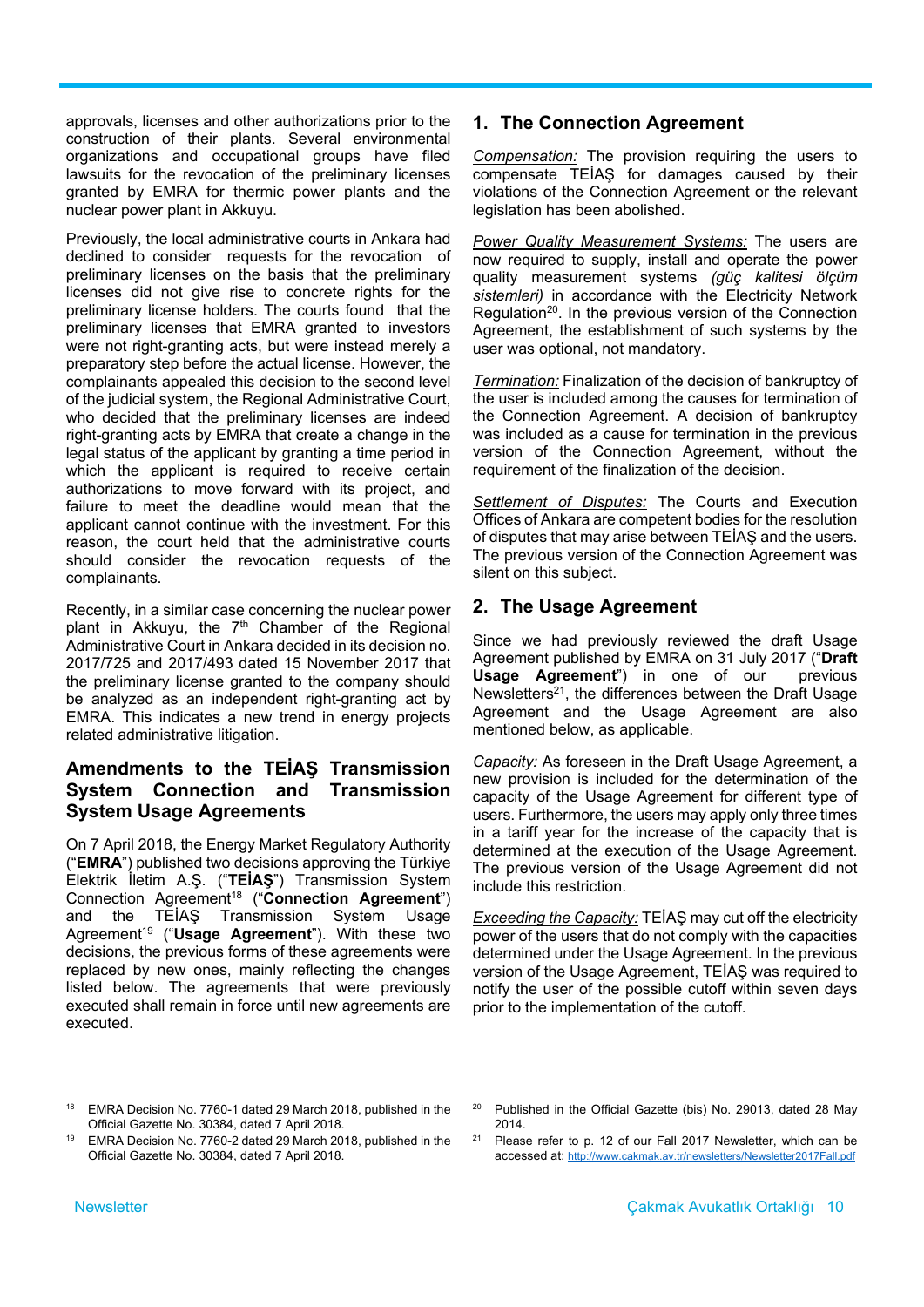*Compensation:* Similar to the Connection Agreement, the provision requiring the user to compensate TEİAŞ for damages caused by their violations of the Usage Agreement or the relevant legislation has been abolished.

*Penalties:* There has been a general increase in the penalties to be applied in the event of the users' breach of the Usage Agreement under Clause 9.

*Termination:* Similar to the Connection Agreement, finalization of the decision of bankruptcy of the user is included among the causes for termination of the Usage Agreement.

Furthermore, an easier and shorter termination process is introduced as envisaged by the Draft Usage Agreement. Accordingly, the Usage Agreement will terminate within two months following the user's written application to TEİAŞ, unless the parties agree on a different period.

However, the generation license holders cannot request the termination of the Usage Agreement unless and until their licenses are either cancelled or expired.

*Guarantees:* The amount of security to be provided by the users to TEİAŞ has been increased from the fixed system usage price of two months, to three months. The Draft Usage Agreement had set out a five-month period.

*Settlement of Disputes:* The Courts and Execution Offices of Ankara are competent bodies for the resolution of the disputes that may arise between TEİAŞ and the users.

#### **EMRA Principles on Immovable Property Acquisition**

Procedures and Principles on Immovable Property Acquisition to be followed by EMRA ("**Acquisition Principles**") entered into force on 2 February 2018. The Acquisition Principles govern (i) the procedural aspects for the acquisition of land usage rights by the legal entities holding preliminary licenses or licenses under the Electricity Market Law No. 644622 ("**Electricity Market Law**"), the Natural Gas Market Law No. 4646<sup>23</sup> ("**Natural Gas Market Law**") and the Petroleum Market Law No. 501524 ("**Petroleum Market Law**"), and (ii) the authority and liability of EMRA in pursuing the acquisition process. In effect, the Acquisition Principles consolidate the acquisition procedures applicable to the immovable property that are regulated under different pieces of Turkish energy legislation.

#### *Procedure*

Under the Acquisition Principles, the preliminary license or license holder legal entities (both referred to as "**license holders**") must submit their application in writing to EMRA along with the required documents and information to obtain the usage rights of the respective lands. The Acquisition Principles set different methods based on the status of the immovable and the features of the project:

*Expropriation of the lands owned by private parties*. If the expropriation request of the license holder is well established under the applicable legislation and the Acquisition Principles, EMRA will initiate the expropriation actions to get either (i) a necessity decision *(lüzum kararı)*, (ii) an expropriation decision *(kamulaştırma kararı)*, (iii) a public benefit decision *(kamu yararı kararı)*, or (iv) any of these decisions attached to accelerated expropriation request*.* The Acquisition Principles provide for specific provisions concerning the allowed expropriation areas for hydroelectric and wind power plants. For hydroelectric power plants, the expropriation limit will be the maximum water elevation level. The Acquisition Principles also set out that a public benefit decision cannot be obtained for agricultural lands, unless the allocation purpose of the agricultural lands changed before the expropriation process started.

*Granting easement right, leasing, or usage permit free of charge for the State-owned lands*. Following EMRA's public benefit decision for the easement or leasing of the State-owned lands, the Ministry of Economy will take the prospective steps. The land registry records or the notarized lease agreements shall be submitted to EMRA at the end of the acquisition process. The Acquisition Principles also provide that a free of charge usage permit may be granted for the immovable properties located within the reservoir area of the hydroelectric generation facilities established under the Renewable Energy Law No. 5346<sup>25</sup>.

*Transfer of the ownership for the lands owned by governmental entities other than Treasury*. Following the transfer decision rendered by EMRA, EMRA will follow the procedure set out under the Acquisition Principles, which reflects the procedure provided in Article 30 of the Expropriation Law No. 294226 ("**Expropriation Law**"). Accordingly, if the governmental entity declines to consent to the transfer of the ownership of the land, the matter will be resolved by the Council of State.

 22 Published in the Official Gazette No. 28603, dated 30 March 2013.

<sup>&</sup>lt;sup>23</sup> Published in the Official Gazette No. 24390, dated 2 May 2001.

<sup>24</sup> Published in the Official Gazette No. 25322, dated 20 December 2003.

<sup>&</sup>lt;sup>25</sup> Published in the Official Gazette No. 25819, dated 18 May 2005.

<sup>&</sup>lt;sup>26</sup> Published in the Official Gazette No. 18215, dated 8 November 1983.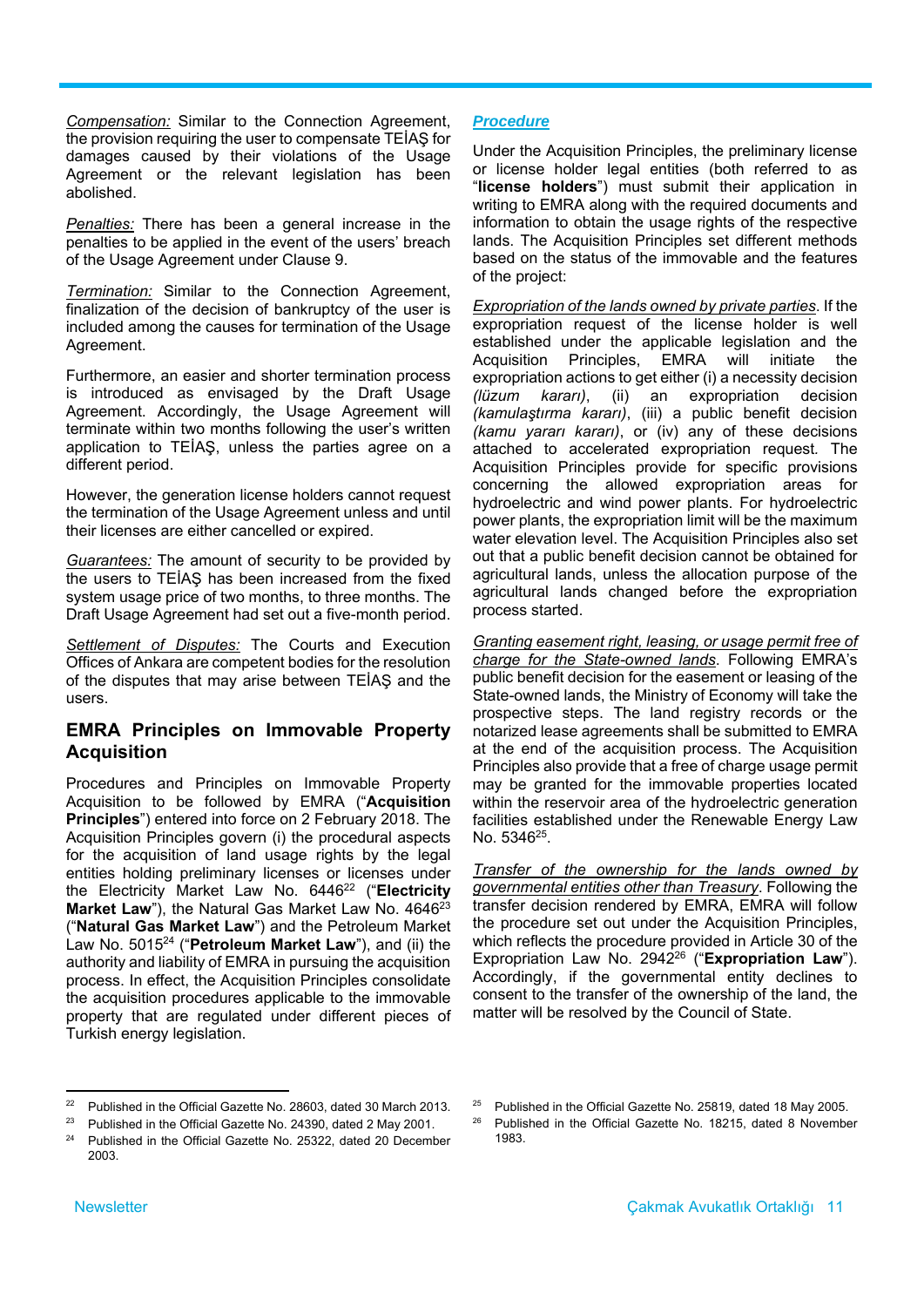*Change of allocation purpose of the pastures*. If the respective lands are pasture lands subject to the Pasture Law No. 4342<sup>27</sup>, the license holder will apply to the local department of the Ministry of Food, Agriculture and Livestock for the change of purpose of the concerned lands and their registration in the name of Treasury. After the change of allocation purpose, the license holders may be granted with an easement right or lease agreement. However, this provision is not applicable to the immovable properties required for the energy transmission lines (except for the lands of transmission poles).

*Granting usage rights for the license-exempt electricity generation facilities*. No expropriation decision and no usage right granting actions will take place for the license-exempt electricity generation facilities under the Acquisition Principles. Rather, the Acquisition Principles establish specific provisions for license-exempt electricity generation facilities based on renewable resources, which require the relevant governmental entities' affirmative opinion.

The Acquisition Principles distinguish the expropriation process to be pursued by EMRA and to be assigned to other governmental entities. EMRA will assign the pursuit of the acquisition process of the respective lands used for electricity generation to the Ministry of Economy and for electricity distribution to TEDAŞ, and for projects run by governmental entities to the license holder entities. Moreover, the electricity generation and distribution facilities that were already granted an expropriation or accelerated expropriation decision or a transfer decision before entry into force of the Electricity Market Law, *i.e.*, 30 March 2013, will be subject to the Acquisition Principles of EMRA.

#### *Guarantee*

The Acquisition Principles hold the license holders liable for the lawsuits or enforcement proceedings filed against EMRA or the competent authority who leads the acquisition process. In order to cover any damage or loss to the government, the license holder shall deposit a cash security in an amount to be determined by taking into account the expropriation or procurement expenses and any damage or contemplated claims of private third parties. If the license holder fails to deposit this security amount, the expropriation or other procurement decisions shall be withdrawn by the competent authority.

#### *Appointment of Legal Counsel*

Another feature brought by the Acquisition Principles is that for the immovable procurement process, the license holder shall appoint a legal counsel to represent EMRA in legal proceedings if requested by EMRA. The Acquisition Principles also set out a specific procedure for the selection of the legal counsel, and provide principles applicable to the expropriation proceedings followed by the selected counsel.

# **Court Decisions & Board Decisions**

#### **Constitutional Court Decision on Electricity Loss – Leakage Fees**

The Constitutional Court recently rendered a decision concerning the amended provisions of Electricity Market Law No. 6446<sup>28</sup> allowing the collection of electricity lossleakage fees from consumers.

As detailed in our Winter 2017 Issue, prior to the enforcement of Amendments to the Electricity Market Law and Certain Other Laws No. 671929 ("**Amending Law**"), the General Assembly of the Civil Law Chambers of the Court of Appeal had ruled that imposition of electricity loss-leakage fees to consumers was against the rule of law and principle of equity. The Amending Law, which has a retroactive effect, further limited the courts' authority to evaluate whether such fees comply with the existing regulations of the Electricity Market Regulatory Authority ("**EMRA**").

In 2016, following the enforcement of the Amending Law, some chambers of the Court of Appeal changed their position on this issue and ruled that the collection of electricity loss-leakage fees was warranted under the Amending Law, provided that the collection is based on valid EMRA tariffs and decisions. During this period of conflicting Court of Appeal decisions, several first instance courts have raised constitutional objections concerning the Amending Law, and requested that certain parts of the law be reviewed and ultimately annulled by the Constitutional Court.

The Constitutional Court, in its recent decision $30$ , dismissed the annulment requests concerning the collection of loss-leakage fees from consumers. The Constitutional Court ruled that the practice of collecting electricity loss-leakage fees from consumers is in compliance with the Constitutional values such as public welfare and the principle of legality, and did not violate the state's constitutional duty of protecting the consumers nor the principle of equal treatment. The decision was rendered by a majority vote, with the

 27 Published in the Official Gazette No. 25819, dated 18 May 2005.

<sup>&</sup>lt;sup>28</sup> Published in the Official Gazette No. 28603, dated 30 March 2013.

<sup>29</sup> Published in the Official Gazette No. 29745, dated 17 June 2016.

<sup>&</sup>lt;sup>30</sup> Decision of the Constitutional Court No. E. 2016/150, K. 2017/179, dated 28 January 2017; published in the Official Gazette No. 30333, dated 15 February 2018.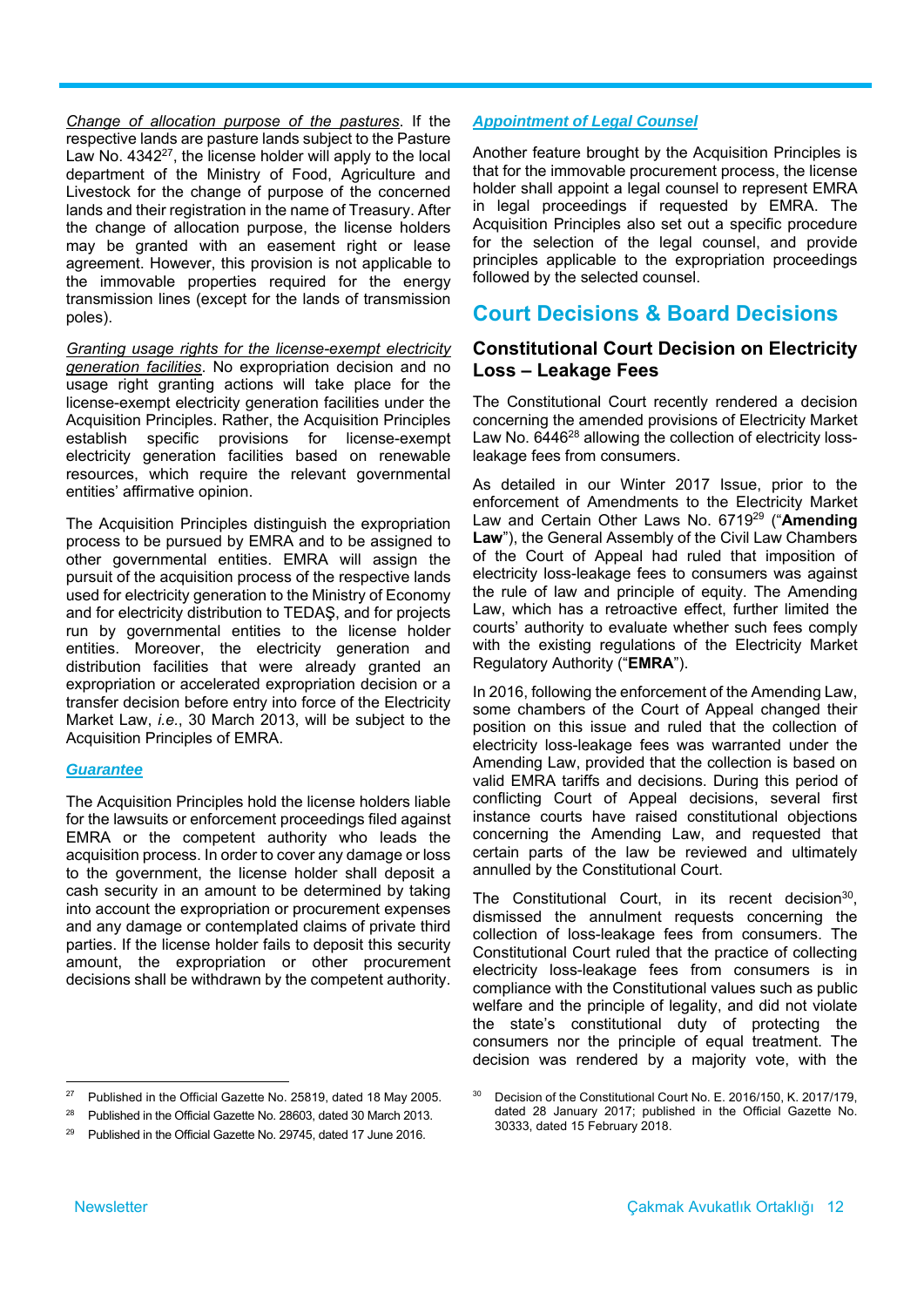dissenting judges arguing that the relevant provisions are contrary to the necessities of a social law state and the principle of consumer protection.

Concerning the provision limiting the authority of courts to a procedural evaluation of whether such fees comply with EMRA regulations, while the Constitutional Court found the collection of fees to be lawful, it annulled this provision by stating that such limitation does not comply with the constitutional right to legal remedy. The Constitutional Court found that while access to a court is a fundamental aspect of the right to legal remedy, a limitation of the courts' authority to solely conduct a procedural review without evaluating other relevant provisions prevent the courts from conducting effective judgment.

#### **Decisions dated 21 December 2017 of the Personal Data Protection Board**

The Personal Data Protection Board's ("**Board**") two decisions were published in the Official Gazette dated 25 January 2018: the decision dated 21 December 2017 and numbered 2017/6131 and the decision dated 21 December 2017 and numbered 2017/6232.

The decision numbered 2017/61 concerns the personal data protection in websites and applications providing telephone directory services. In this context, the Board decided that all the activities of websites and applications providing telephone directory services, by allowing to search for telephone numbers by name or search for names by telephone number without obtaining the data subjects' explicit consents in violation of the Law on the Protection of Personal Data33 (**"Law"**), shall be immediately discontinued.

The second decision numbered 2017/62 concerns the protection of personal data in service areas such as counters and desks. Pursuant to this decision, the public and private sector institutions and organizations, especially those active in the banking and health sector, providing services with more than one employee in contiguous areas (service areas such as counter/desk), shall ensure that there are no unauthorized persons in the units such as counter/desk. Furthermore, they shall take the necessary technical and administrative measures to prevent the persons who benefit from services in these contiguous areas from hearing, seeing, learning or obtaining each other's personal data. The

institutions and organizations who fail to comply with this decision shall be required to pay an administrative fine of TL 15.000 to 1.000.000.

#### **Personal Data Protection Board's Decision dated 2 April 2018**

The Personal Data Protection Board's ("**Board**") decision dated 2 April 2018 and numbered 2018/3234 concerns the exceptions to the obligation to register with the Data Controller's Registry, which shall be determined by the Board in accordance with Article 16(2) of the Law on the Protection of Personal Data35 ("**Law**") and Article 16 of the Regulation on Data Controllers' Registry<sup>36</sup>.

The exceptions to the obligation to register with the Data Controller's Registry set forth by the Board are as follows:

- $\Box$  Data processors who process personal data by non-automatic means that form a part of a data recording system,
- $\Box$  Notaries public acting under the Notary Public Law dated  $18/01/1972$  and numbered  $1512^{37}$ ,
- □ Associations existing under the Law of Associations dated 04/11/2004 and numbered 525338, foundations existing under the Law of Foundations dated 20/02/2008 and numbered 573739, trade unions existing under the Law of Trade Unions and Collective Bargaining Agreements dated 18/10/2012 and numbered  $6356^{40}$  that process personal data of only their own employees, members and donors, in compliance with the relevant legislation and aims, and limited to their fields of activity,
- $\Box$  Political parties existing under the Law on Political Parties dated 22/04/1983 and numbered 2820<sup>41</sup>.
- $\square$  Lawyers acting under the Lawyers' Act dated  $19/3/1969$  and numbered  $1136^{42}$ , and
- $\Box$  Independent accountant and financial advisors and certified public accountants acting under the Law on Independent Accountant and Financial Advisors and Certified Public Accountants dated 1/6/1989 and numbered 356843.

1972.

- <sup>38</sup> Published in the Official Gazette No. 25649, dated 23 November 2004.
- Published in the Official Gazette No. 26800, dated 20 February 2008.
- 40 Published in the Official Gazette No. 26460, dated 18 October 2012.
- 41 Published in the Official Gazette No. 18027, dated 24 April 1983.
- 42 Published in the Official Gazette No. 13168, dated 7 April 1969.
- 43 Published in the Official Gazette No. 20194, dated 1 June 1989.

 31 Published in the Official Gazette No. 30312, dated 25 January 2018.

<sup>32</sup> Published in the Official Gazette No. 30312, dated 25 January 2018.

<sup>33</sup> Published in the Official Gazette No. 29677, dated 7 April 2016.

<sup>&</sup>lt;sup>34</sup> Published in the Official Gazette No. 30422, dated 15 May 2018.

<sup>&</sup>lt;sup>35</sup> Published in the Official Gazette No. 29677, dated 7 April 2016.

<sup>&</sup>lt;sup>36</sup> Published in the Official Gazette No. 30286, dated 30 December 2017.

<sup>&</sup>lt;sup>37</sup> Published in the Official Gazette No. 14090, dated 5 February